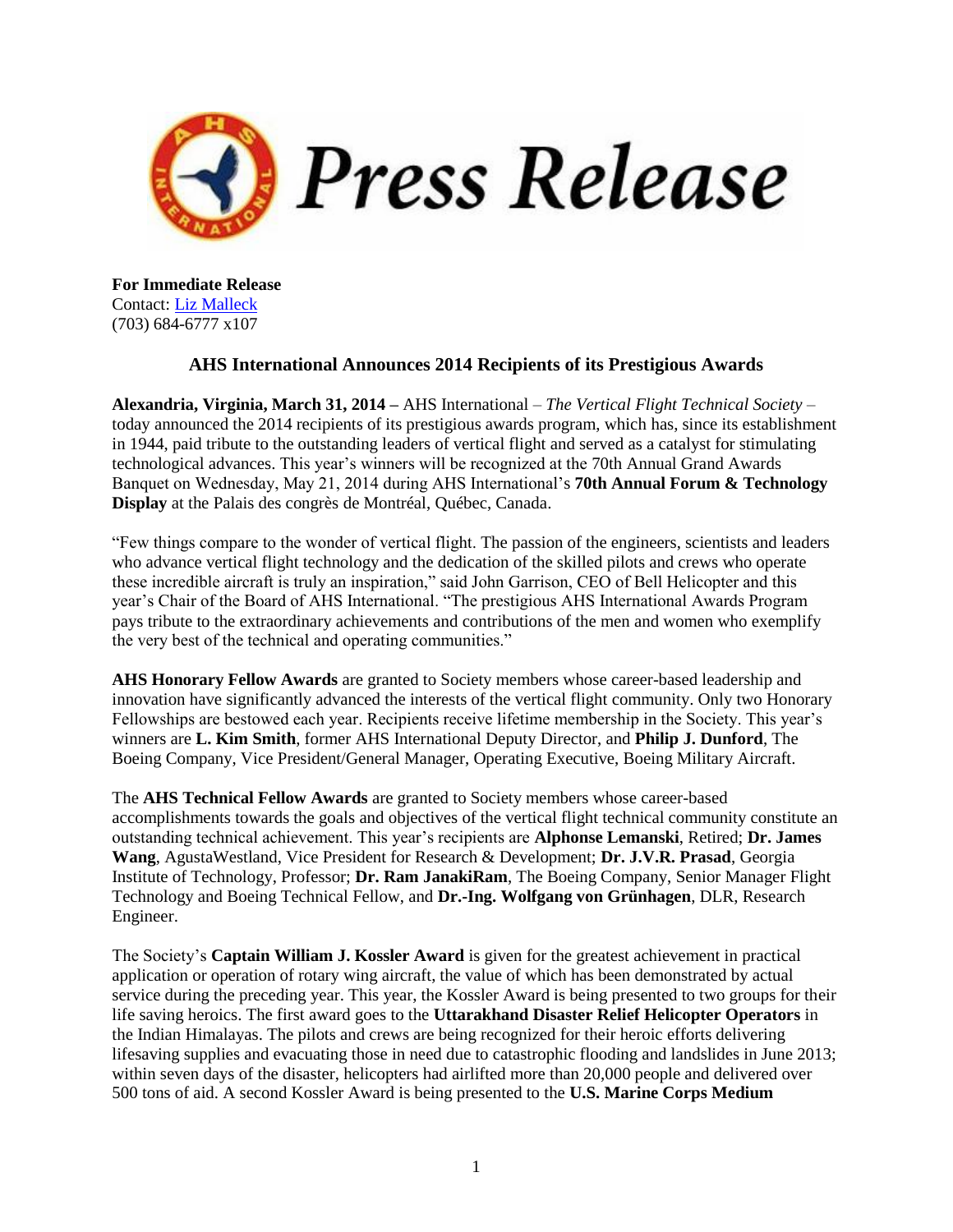**Tiltrotor Squadrons VMM-262 and VMM-265**. The squadron members are being recognized for their heroic efforts delivering lifesaving supplies and evacuating those in need during Typhoon Yolanda (Haiyan) relief operations in the Philippines in November 2014, saving thousands of lives.

Taiwan-based **Aerospace Industrial Development Corporation** is this year's recipient of the **AHS Supplier Excellence Award**. This award is given to a supplier who, through the quality, innovativeness and cost-effectiveness of its products, has made a notable contribution to improving the state-of-the-art of vertical flight aircraft. This year's award is for the extraordinary performance in the fabrication and delivery execution of forty two S-92 helicopter cockpits in 2013.

The **Grover E. Bell Award** is given to the individual or organization that has fostered and encouraged research and experimentation in helicopter development. This year's recipient is **AgustaWestland's Project Zero Team**. The team successfully designed, built, and flew a highly innovative, one-ton, allelectric vertical flight aircraft in six months that established many world firsts, and worked as a lean and highly agile integrated team of 16 companies across three continents.

The **Harry T. Jensen Award** is given in recognition of an outstanding contribution to the improvement of helicopter reliability, maintainability, safety or logistics support through improved design or technical achievement brought to fruition during the preceding year. This year's award is presented to the **S-92A Main Rotor Hub Life Extension Team**. The award was given for the team's outstanding development and implementation of a methodology that extends component life through individual aircraft usage credits. Sikorsky successfully gained FAA approval of a methodology to accomplish this usage-based lifting concept approval for S-92A hub life extensions for both retired and in-service hubs.

This year's recipient of the **Howard Hughes Award**, given in recognition of an outstanding improvement in fundamental helicopter technology brought to fruition in the previous year, is the **NRTC/VLC High Fidelity Icing Analysis and Validation Team**. The team is being recognized for the contributions towards the understanding of fundamental aspects of rotorcraft icing and for the validation of an icing analysis tool suite which will improve safety and reduce cost and schedule for certification and qualification of rotorcraft.

The **AgustaWestland International Helicopter Fellowship Award** recognizes the most significant contribution to international vertical flight cooperation by an individual or group. This year's winner is the participants in the **US/France Project Agreement on Helicopter Aeromechanics and Human Factors Integration Research**: the French DGA, ONERA, U.S. Army, NASA and Georgia Institute of Technology. Established in 1971, the international collaboration is heralded as the longest-running, continuous scientific cooperation in rotorcraft for both the US and France. Its goal has been to tackle difficult and complex scientific research problems, to advance basic fundamental knowledge, and to perform precompetitive technology development, all to the benefit of the rotorcraft research and development community.

The **Robert L. Pinckney Award** is given in recognition of notable achievement in manufacturing research and development for rotorcraft or rotorcraft components brought to fruition in recent years. This year's recipient is the **H-1 Pourable Foam Stiffened Structure (PFSS) Team**, including Bell Helicopter and the US Navy's Naval Air Systems Command (NAVAIR), for the development of a unique elevator design utilizing carbon/epoxy skin laminates and urethane foam core. Overall, this process reduces part count by 92%, weight by 31% and overall cost by 80%, as well as cutting maintenance time to 13% of previous levels.

The Society's **Paul E. Haueter Award** is presented each year to an individual or company that has made significant contributions to the development of vertical take-off and landing aircraft (VTOL) other than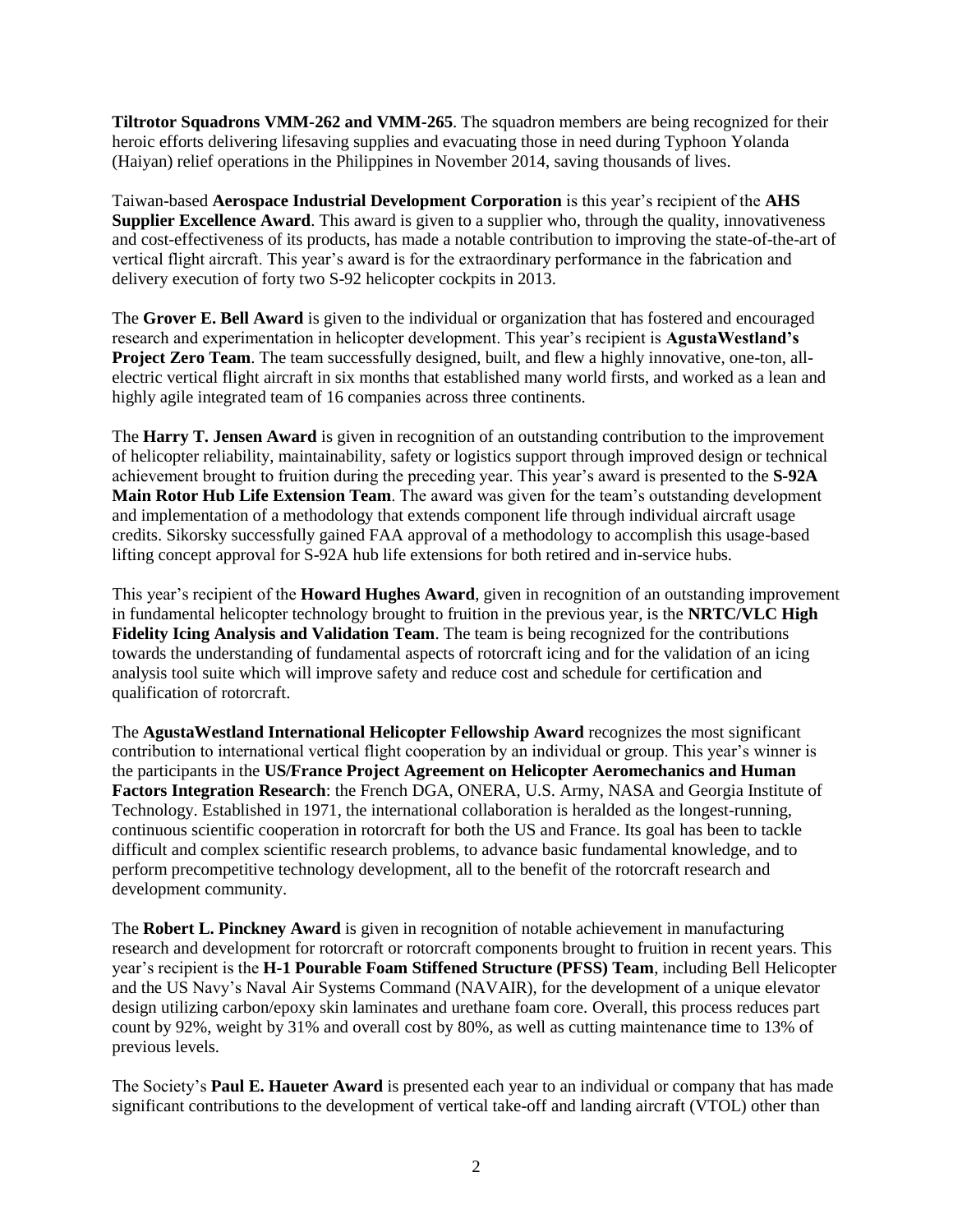helicopters. This year, the Haueter Award will be given to **Jay Carter, Jr.**, President, Chief Executive Officer and Principal Design Engineer, Carter Aviation Technologies, LLC, for his achievements in slowed-rotor compound aircraft designs capable of providing unprecedented improvements in rotorcraft operational flexibility, efficiency, speed and safety. Mr. Carter's contributions culminated during flight testing in 2013 when Carter's 4‐place second generation Slowed‐Rotor/Compound (SR/C) VTOL demonstrator consistently achieved level flight lift-to-draft values of nearly 12, exceeding values of conventional helicopters by a factor of 2.5.

This year's **François-Xavier Bagnoud Award** is given to **Eric Sinusas**, Drive Systems Engineer, Bell Helicopter Textron, Inc. This award, established in 1992 to recognize outstanding contributions to vertical flight technology by a Society member under the age of 35, honors Mr. Sinusas's already significant technical contributions to the design of gearboxes and drive systems, development of a laser hardening method to improve wear characteristics of a rotorcraft drive spline, and to the manufacturing, lubrication, protection and repair of rotorcraft drive systems.

The **John J. Schneider Historical Achievement Award** is given in recognition of distinguished achievement by an individual in encouraging appreciation of, and enhancing access to, the history and legacy of vertical flight aircraft. This year's recipient is **Peter P. Papadakos**, Executive Director, Gyrodyne Helicopter Historical Foundation. The US Navy's Gyrodyne QH-50 first flew in 1959; it was the world's first operational unmanned helicopter and continued flying until 2006. Mr. Papadakos has invested decades of his personal time and wealth in enhancing access to and encouraging the appreciation of the history and legacy of vertical flight. Through his actions, he has saved and restored many QH-50 drones as historic aircraft.

**Dr. Wayne Johnson**, Research Engineer, NASA Ames Research Center, is this year's honored recipient of the **Dr. Alexander Klemin Award**. This prestigious award is presented for recognition of notable achievement in the advancement of rotary wing aeronautics. He is honored for his role as an eminent aeronautical engineer, educator, and author in his 40-plus year career in rotorcraft. Dr. Johnson's seminal contributions to aeromechanics analyses, comprehensive modeling, design tools and wind tunnel testing of full-scale helicopters have had a major influence on the understanding of aeromechanical behavior and the design of modern rotorcraft systems.

The **Frederick L. Feinberg Award** is presented to the helicopter pilot(s) who have made the most outstanding achievement in the previous year. This year's award is given to the daring **Pilots and Crew of RESCUE118**, Irish Coast Guard Search and Rescue Base at Sligo Airport, located in Strandhill, County Sligo, Ireland. The Sikorsky S-61N crew made a heroic nighttime rescue on May 15, 2013, saving the life of an injured climber above a 1,200 ft (365 m) sheer drop in the Bluestack Mountains in severe weather, hovering a half-rotor diameter's distance from the cliff face for 20 minutes.

New to the AHS Annual Award Program this year is the **Vertical Flight Heritage Site Award**. The Vertical Flight Heritage Sites program is intended to recognize and help preserve locations with the most noteworthy and significant contributions made in both the theory and practice of helicopter and other VTOL aircraft technology. This year the committee has selected two sites to recognize for their historic significance. **The Bell Helicopter Gardenville Site** in Cheektowaga, New York was the site of Bell's initial helicopter developments, including construction and first flights of the three Model 30 prototypes, which would lead to more than 6,000 Bell Model 47s over four decades. Also honored is **Pratt & Whitney Canada's** plant in Longueuil, Québec, where the iconic PT6 helicopter engine was developed and is still produced today a half-century later, powering more than 25 different types of rotorcraft.

The **AeroVelo Team**, who won the AHS International **Igor I. Sikorsky Human Powered Helicopter Competition** last year, will also be fêted at the Banquet.